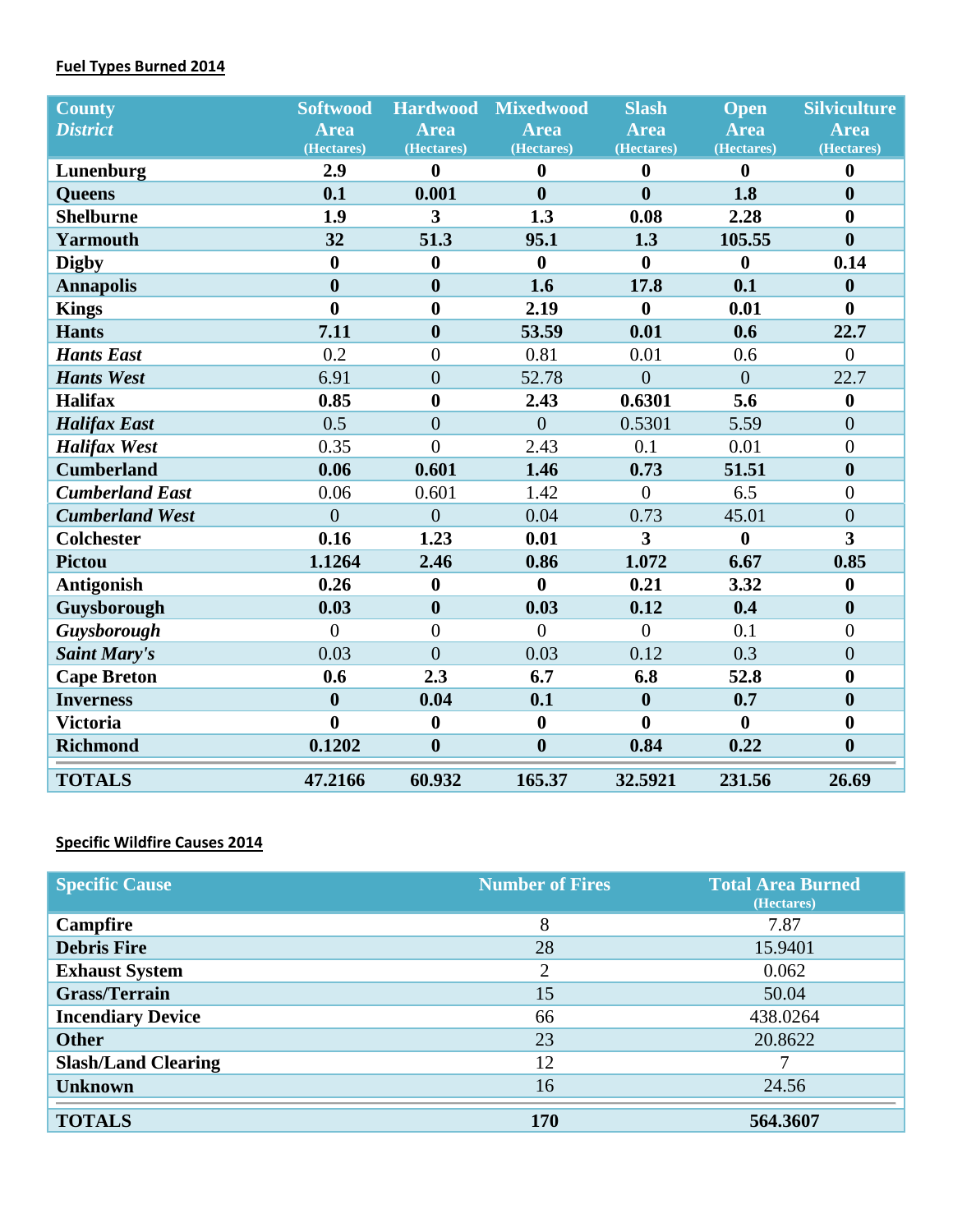### **Fire Causes under the "Other" category 2014**

| <b>Other Causes</b><br>'Other' Cause Name | <b>Number of Fires</b> | <b>Total Area Burned</b><br>(Hectares) |
|-------------------------------------------|------------------------|----------------------------------------|
| <b>Ashes</b>                              | $\overline{2}$         | 3.6                                    |
| <b>ATV</b>                                | $\mathbf{2}$           | 5.44                                   |
| <b>Blueberry</b>                          |                        | 6.5                                    |
| <b>Other</b>                              | 7                      | 1.871                                  |
| <b>Burning papers</b>                     |                        | 0.04                                   |
| garbage                                   |                        | 0.01                                   |
| <b>Playing with fire</b>                  | 3                      | 0.07                                   |
| playing with fire                         | 3                      | 0.07                                   |
| <b>Powerline</b>                          | 6                      | 2.4702                                 |
| <b>Structure</b>                          | 3                      | 0.68                                   |
| <b>Vehicle</b>                            | $\mathbf{2}$           | 0.301                                  |
| <b>TOTALS</b>                             | 23                     | 20.8622                                |

## **Who was Responsible for Fire Causes 2014**

| <b>Responsible Group</b> | <b>Number of Fires</b> | <b>Total Area Burned</b><br>(Hectares) |
|--------------------------|------------------------|----------------------------------------|
| <b>Arsonist</b>          | 33                     | 346.1464                               |
| Farmer/Agri              | 3                      | 51.5                                   |
| <b>Hunter/Fisher</b>     | $\overline{2}$         | 1.44                                   |
| <b>Misc</b>              | 11                     | 4.6622                                 |
| <b>Resident</b>          | 63                     | 28.8321                                |
| <b>Teen</b>              | 12                     | 12.41                                  |
| <b>Tourist</b>           |                        | 0.01                                   |
| <b>Unknown</b>           | 45                     | 119.36                                 |
| <b>TOTALS</b>            | 170                    | 564.3607                               |

### **Who Reported the Wildfires for 2014**

| <b>Discovery Agents</b> | <b>Number of Fires</b> | <b>Total Area Burned</b> |
|-------------------------|------------------------|--------------------------|
| <b>Fire Tower</b>       |                        | (Hectares)               |
| <b>DNR Staff</b>        | 14                     | 10.74                    |
| <b>Fire Tower</b>       | 3                      | 2.5                      |
| 06 - East Kemptville    | ∍                      | 2.4                      |
| 22 - Marinette          |                        | 0.1                      |
| <b>FW Patrol</b>        | 2                      | 1.07                     |
| <b>Other</b>            | 33                     | 50.121                   |
| <b>Public</b>           | 115                    | 495.7697                 |
| <b>RW</b> Patrol        | 3                      | 4.16                     |
| <b>TOTALS</b>           | 170                    | 564.3607                 |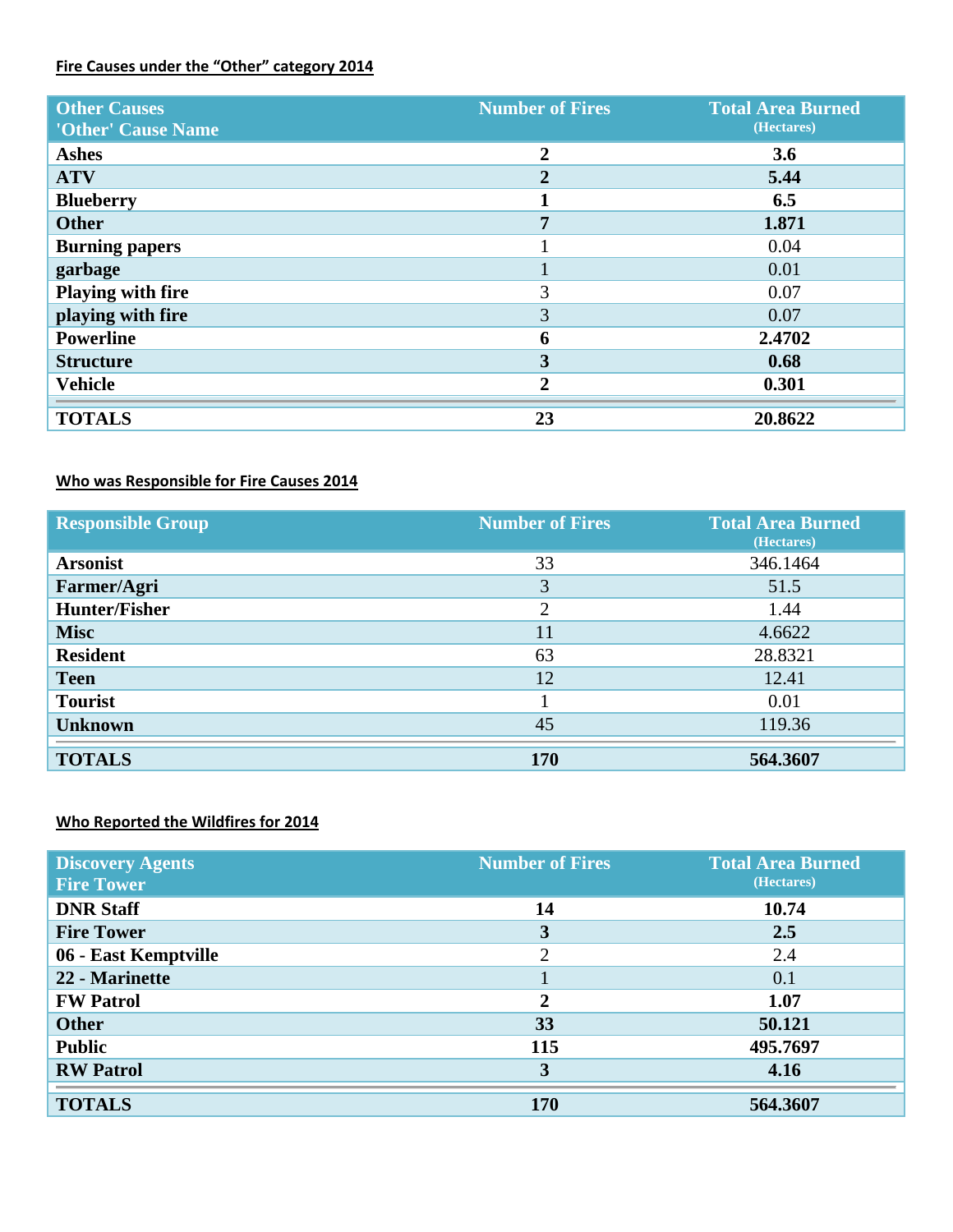### **Hectares Burned by County 2014**

| <b>County</b>          | <b>Number</b>           | <b>Estimate Area</b> | <b>Recorded Area</b> | <b>Total Area Burned</b> |
|------------------------|-------------------------|----------------------|----------------------|--------------------------|
| <b>District</b>        | of Fires                | <b>Burned</b>        | <b>Burned</b>        | (Hectares)               |
|                        |                         | (Hectares)           | (Hectares)           |                          |
| Lunenburg              | $\mathbf{1}$            | $\boldsymbol{0}$     | 2.9                  | 2.9                      |
| <b>Queens</b>          | $\overline{2}$          | $\boldsymbol{0}$     | 1.901                | 1.901                    |
| <b>Shelburne</b>       | 10                      | $\boldsymbol{0}$     | 8.56                 | 8.56                     |
| <b>Yarmouth</b>        | 13                      | $\boldsymbol{0}$     | 285.25               | 285.25                   |
| <b>Digby</b>           | $\mathbf{1}$            | $\boldsymbol{0}$     | 0.14                 | 0.14                     |
| <b>Annapolis</b>       | 5                       | $\boldsymbol{0}$     | 19.5                 | 19.5                     |
| <b>Kings</b>           | 14                      | $\boldsymbol{0}$     | 2.2                  | 2.2                      |
| <b>Hants</b>           | 12                      | $\boldsymbol{0}$     | 84.01                | 84.01                    |
| <b>Hants East</b>      | $\overline{4}$          | $\boldsymbol{0}$     | 1.62                 | 1.62                     |
| <b>Hants West</b>      | 8                       | $\overline{0}$       | 82.39                | 82.39                    |
| <b>Halifax</b>         | 16                      | $\boldsymbol{0}$     | 9.5101               | 9.5101                   |
| <b>Halifax East</b>    | 8                       | $\boldsymbol{0}$     | 6.6201               | 6.6201                   |
| <b>Halifax West</b>    | 8                       | $\boldsymbol{0}$     | 2.89                 | 2.89                     |
| <b>Cumberland</b>      | 15                      | $\boldsymbol{0}$     | 54.361               | 54.361                   |
| <b>Cumberland East</b> | 9                       | $\overline{0}$       | 8.581                | 8.581                    |
| <b>Cumberland West</b> | 6                       | $\overline{0}$       | 45.78                | 45.78                    |
| <b>Colchester</b>      | 6                       | $\boldsymbol{0}$     | 7.4                  | 7.4                      |
| <b>Pictou</b>          | 17                      | $\boldsymbol{0}$     | 13.0384              | 13.0384                  |
| <b>Antigonish</b>      | $\overline{7}$          | 0.1                  | 3.79                 | 3.89                     |
| Guysborough            | 6                       | $\boldsymbol{0}$     | 0.58                 | 0.58                     |
| Guysborough            | $\mathbf{1}$            | $\overline{0}$       | 0.1                  | 0.1                      |
| <b>Saint Mary's</b>    | 5                       | $\overline{0}$       | 0.48                 | 0.48                     |
| <b>Cape Breton</b>     | 40                      | $\boldsymbol{0}$     | 69.2                 | 69.2                     |
| <b>Inverness</b>       | $\overline{\mathbf{3}}$ | $\boldsymbol{0}$     | 0.84                 | 0.84                     |
| <b>Victoria</b>        | $\boldsymbol{0}$        | $\boldsymbol{0}$     | $\bf{0}$             | $\boldsymbol{0}$         |
| <b>Richmond</b>        | $\overline{\mathbf{3}}$ | $\boldsymbol{0}$     | 1.1802               | 1.1802                   |
| <b>TOTALS</b>          | 171                     | 0.1                  | 564.3607             | 564.4607                 |